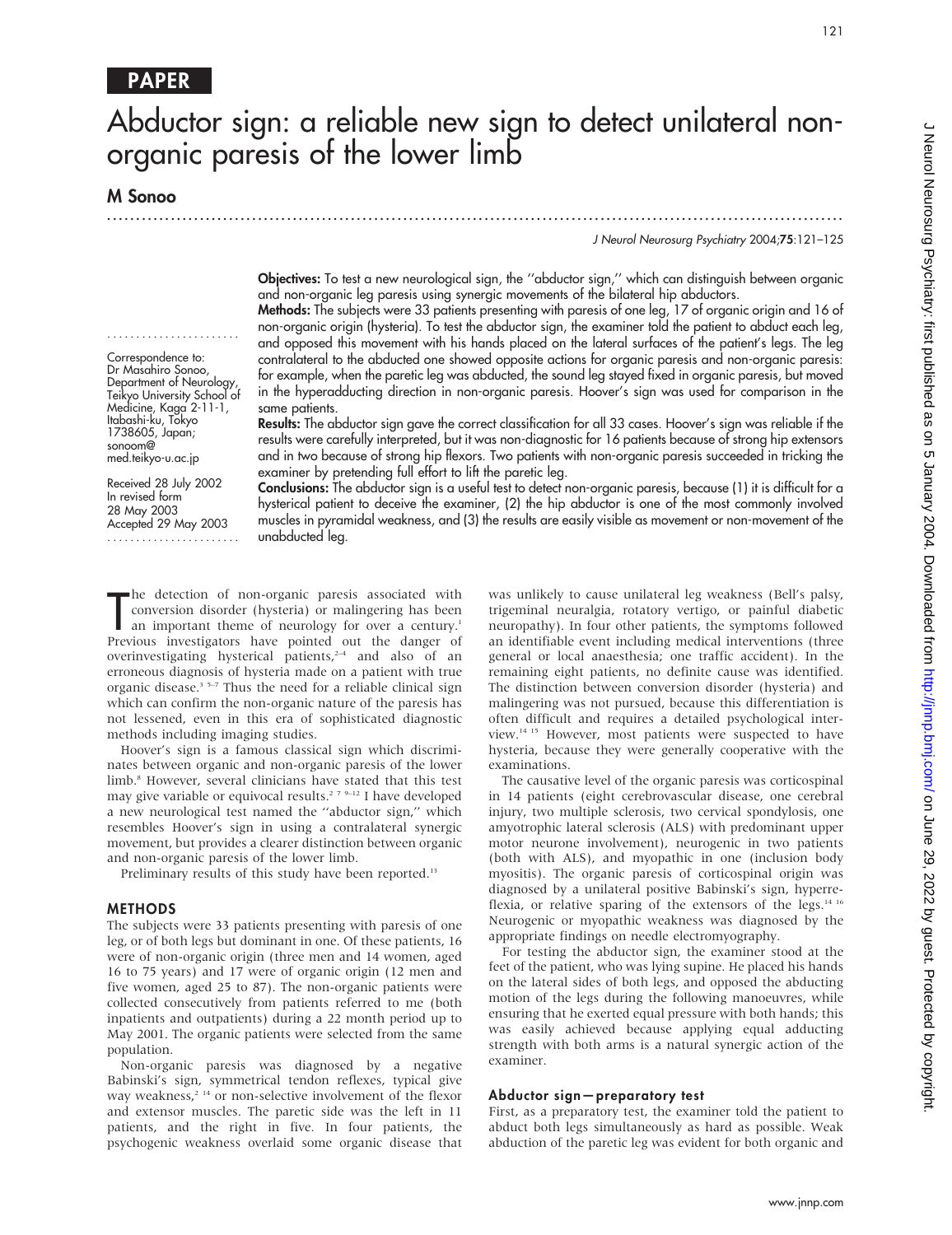

Figure 1 Schematic explanation of the abductor sign. (A) and (D): abduction of both legs; (B) and (E): abduction of the sound leg; (C) and (F): abduction of the paretic leg, for organic and non-organic left leg paresis (the paretic left leg is shadowed). Black arrow, abducting power exerted by the patient's leg; grey hand mark, examiner's hand; grey arrow, adducting power exerted by the examiner's hand opposing the patient's leg; white arrow, direction of movement of the leg; white circle, a leg that does not move; bold white arrow, movement of the unabducted leg used for diagnosis; bold white circle, non-movement of the unabducted leg used for diagnosis.

non-organic pareses: the sound leg was fixed in an abducted position fully opposing the examiner's hand, whereas the paretic leg moved towards the adducting direction because of the stronger opposing force imposed by the examiner (fig 1A and 1D).

#### Abductor sign—main test

Next, as the main test, the examiner told the patient to abduct each leg in turn, as strongly as possible. The examiner observed the behaviour of the unabducted leg, which was initially placed in an adducted position along the midline. The examiner directed the patient's attention solely to the abducted leg, away from the unabducted leg.

In organic paresis, when the patient was told to abduct the sound leg, the sound leg remained fixed in an abducted position, whereas the paretic leg, which must normally exert a synergic abducting force to oppose the examiner's hand, was overpowered and moved in the hyperadducting direction (fig 1B and 2A). When he was told to abduct the paretic leg, it was overpowered by the examiner's hand, whereas the sound leg exerted a strong synergic force and remained fixed in its original position (fig 1C and 2B)

In non-organic paresis, however, different phenomena are observed. When the patient is told to abduct the sound leg, the entire movement set to ''abduct the sound leg'' is normally strong. Thus not only is abduction of the sound leg strong, but the synergic opposition of the ''paretic leg'' is also strong, and the latter remains fixed in its original position (fig 1E and 2C). When the patient is told to abduct the paretic leg, the entire movement set becomes weak. Therefore, not only the abducting paretic leg, but also the opposing ''sound leg'' becomes weak, and the latter moves towards the hyperadducting direction overpowered by the examiner's hand (fig 1F and 2D).

The above opposite sets of reactions of the unabducted leg were termed ''organic'' and ''non-organic'' patterns of the abductor sign, respectively.

#### Hoover's sign

Hoover's sign was also tested in every subject. In the supine position, the patient is told to lift one extended leg, and the examiner exerts an opposing downward pressure on the lifted leg. At the same time, the examiner places his other hand under the heel of the unlifted leg, and evaluates the synergic downward pressure by exerting an opposing upward force.

Hoover's original description indicated that the sign is composed of two separate tests.<sup>8</sup> The first, here named Hoover's test 1, examines the complementary opposition of the paretic leg when the sound leg is lifted. This downward pressure is compared against the strength of the hip extensor manually tested beforehand. The paresis was judged to be non-organic if the paretic leg exerted full downward opposition, stronger than the manually tested strength. The paresis was judged to be organic if the downward pressure was equally weak to the manually tested strength. When the manually tested strength of the hip extensor was full, this test was not diagnostic.

Hoover's test 2 examines the complementary opposition of the sound leg when the patient lifts or attempts to lift the paretic leg. When the sound leg exerts only weak downward pressure and is passively lifted by the examiner's hand, the paresis is judged to be non-organic. A normally strong downward opposition of the sound leg suggests organic paresis. When the manually tested strength of the hip flexor is full, this test is not diagnostic.

We judged that Hoover's sign as a whole indicated nonorganic paresis if at least one of the two tests suggested nonorganic paresis, because both phenomena indicating nonorganic paresis were unlikely to occur in organic paresis.

#### RESULTS

Every patient in the series had some weakness of the hip abductor, and the abductor sign was diagnostic. The abductor sign showed a non-organic pattern for all 16 patients with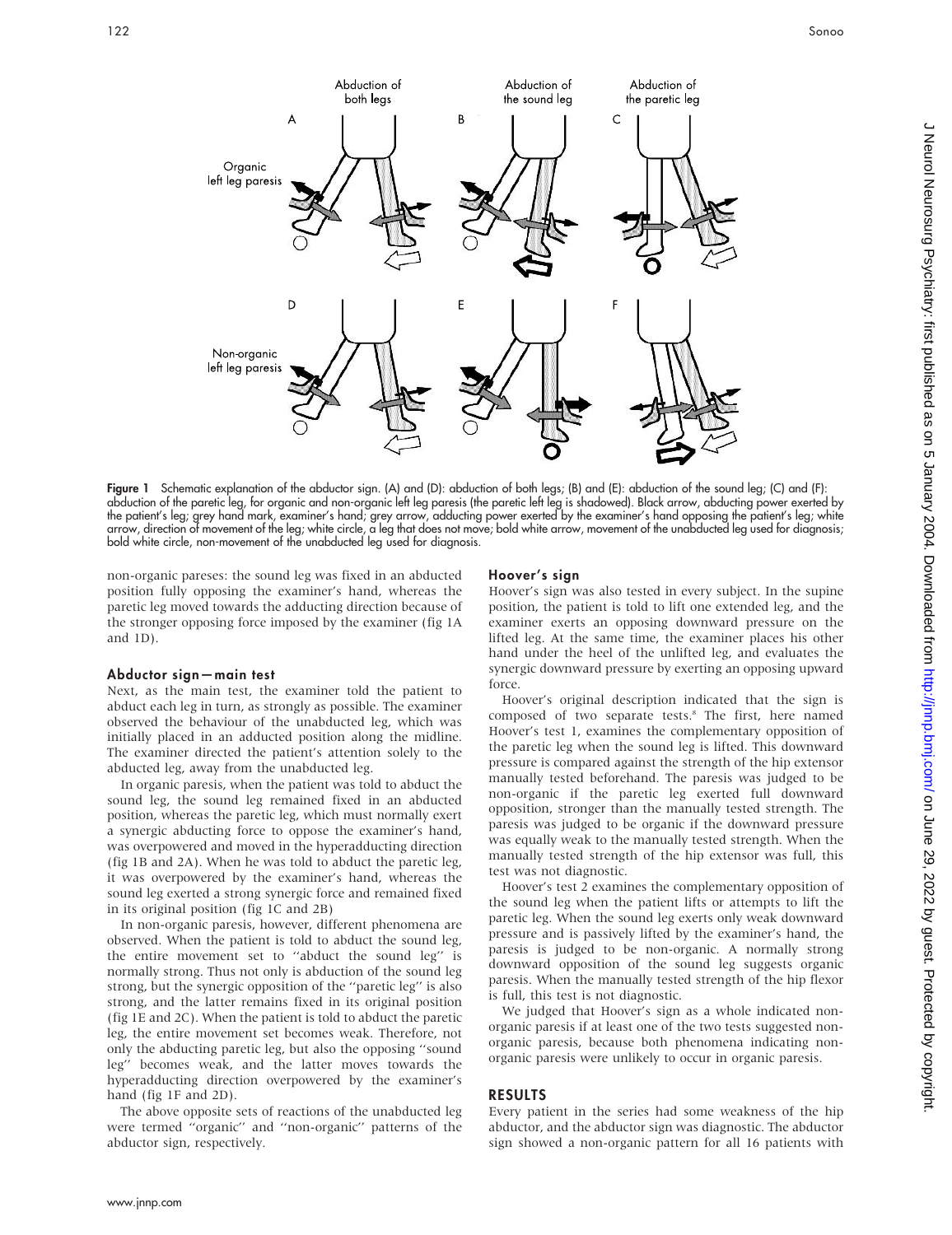

Figure 2 Abductor sign in a patient with organic paresis and a patient with non-organic paresis. White arrow, movement; white circle, nonmovement of the unabducted leg. (A), (B): a 49 year old man with multiple sclerosis presenting with left leg paresis (organic). (A) The patient abducts the sound right leg; the unabducted paretic leg moves in the hyperadducting direction. (B) The patient abducts the paretic left leg; the unabducted sound leg remains in its original position. (C), (D): a 45 year old woman with hysterical paresis overlaying radicular injury presenting with left leg paresis (non-organic). (C) The patient abducts the sound right leg; the unabducted ''paretic'' leg remains in its original position. (D) The patient abducts the paretic left leg; the unabducted ''sound'' leg moves in the hyperadducting direction.

non-organic paresis, and an organic pattern for all 17 patients with organic paresis (table 1).

Hoover's test 1 correctly indicated non-organic paresis in all 12 patients with non-organic paresis who had weak hip extensors. It was not diagnostic for the remaining four patients with normal hip extensors. Hoover's test 2 indicated an organic pattern in two of the 15 non-organic patients with hip flexor weakness: thus the downward opposition of the sound leg was at full strength despite the weak elevation of the paretic leg. In one of these two patients, Hoover's test 1 indicated non-organic paresis, and Hoover's sign as a whole was judged to be non-organic. In the other patient, Hoover's test 1 was non-diagnostic because of the normal hip extensor, and he was diagnosed as organic even by the combination of the two tests comprising Hoover's sign. In one patient, both the hip flexor and extensor were normal, and Hoover's sign was not diagnostic at all.

Among the 17 patients with organic paresis, the hip extensors were normal in 12, and the hip flexors were normal in one, reflecting the lesser involvement of the extensors in pyramidal weakness<sup>14 16</sup>; Hoover's test 1 was non-diagnostic in the patients with normal hip extensors, and test 2 was non-diagnostic in the patient with normal hip flexors. Hoover's tests 1 and 2 correctly indicated organic paresis when diagnostic.

#### **DISCUSSION**

The abductor sign is a new neurological test using contralateral synergic movements, similar to Hoover's sign. Voluntary abduction of one leg inevitably accompanies the synergic contraction of the gluteus medius on the other side.

## Table 1 Summary of results

| <b>Test</b>                                                                                                       | Non-organic<br>pattern                         | Organic<br>pattern                              | Non-<br>diagnostic |
|-------------------------------------------------------------------------------------------------------------------|------------------------------------------------|-------------------------------------------------|--------------------|
| Non-organic paresis $(n = 16)$<br>Hoover's test 1<br>Hoover's test 2<br>Hoover's sign (combined)<br>Abductor sign | 12 (100%)<br>13 (87%)<br>14 (93%)<br>16 (100%) | $\Omega$<br>$\overline{2}$<br>$\Omega$          | Δ                  |
| Organic paresis $(n = 17)$<br>Hoover's test 1<br>Hoover's test 2<br>Hoover's sign (combined)<br>Abductor sign     | $\mathcal{L}$                                  | 5 (100%)<br>16 (100%)<br>16 (100%)<br>17 (100%) | 12<br>1            |

Hoover's test 1 is judged as non-organic when the paretic limb exerts a full downward opposition that is stronger than the manually tested strength of the hip extensor, and as organic when it exerts weak opposition comparable to the manually tested strength. Hoover's test 2 is judged as non-organic when the sound limb exerts only weak downward opposition, and as organic when it exerts full downward opposition. The abductor sign is judged non-organic or organic according to the definition in the text. Each test is judged non-diagnostic when the strength of the relevant muscles is full: hip extensors for Hoover's test 1, hip flexors for Hoover's test 2, and hip abductors for the abductor sign.

Hoover's sign (combined) is judged non-organic when at least one of the two tests suggests non-organic paresis. Figures in parenthesis for non-organic pattern in non-organic paresis indicate sensitivity to detect the non-organic nature, those for organic

pattern in organic paresis indicate specificity. Non-diagnostic cases were excluded from both calculations.

Otherwise the pelvis would be rotated towards the abducted leg owing to the action of the gluteus medius—the contraction of the gluteus medius on the unabducted side stabilises the pelvis and gives a firm base for the action of the other gluteus medius to abduct the leg.

In organic paresis, all the observed phenomena simply correspond to the weakness of the gluteus medius on the paretic side. In contrast, as Babinski pointed out, hysterical paresis affects the whole ''system'' of voluntary movements which the patient is called on to perform.<sup>1</sup><sup>14</sup><sup>17</sup><sup>18</sup> Thus the entire set of movements to abduct the sound leg is strong, whereas the entire set of movements to abduct the paretic leg is weak.

The difference between the above two situations becomes evident when the examiner tells the patient to abduct each leg ''separately,'' and exerts an adducting pressure using his hands to oppose both legs. Here the test also uses the synergic action of both arms of the examiner, which should produce almost symmetrical adducting force. For example, when the patient abducts the sound leg in organic paresis, the abducting strength of the sound leg is balanced by the opposing pressure of the examiner's hand, whereas the equally strong adducting pressure of the other hand of the examiner overpowers the weak synergic contraction of the gluteus medius on the paretic leg, which thus moves in the hyperadducting direction. As described in the methods section in detail, the different modes of action between organic and non-organic paresis result in diametrically opposite behaviour of the unabducted leg—that is, movement or non-movement. The only necessary technique is to urge the patient to concentrate on the abducted leg and pay no attention to the unabducted leg. This is common to Hoover's sign, where the examiner must take care to keep the patient from being aware that the leg actually examined is the unlifted one.

A few phenomena related to leg abduction or adduction have been described. Raimiste reported the abnormal contralateral associated movement of abduction or adduction of the paretic leg observed in hemiplegic patients,<sup>19</sup> which is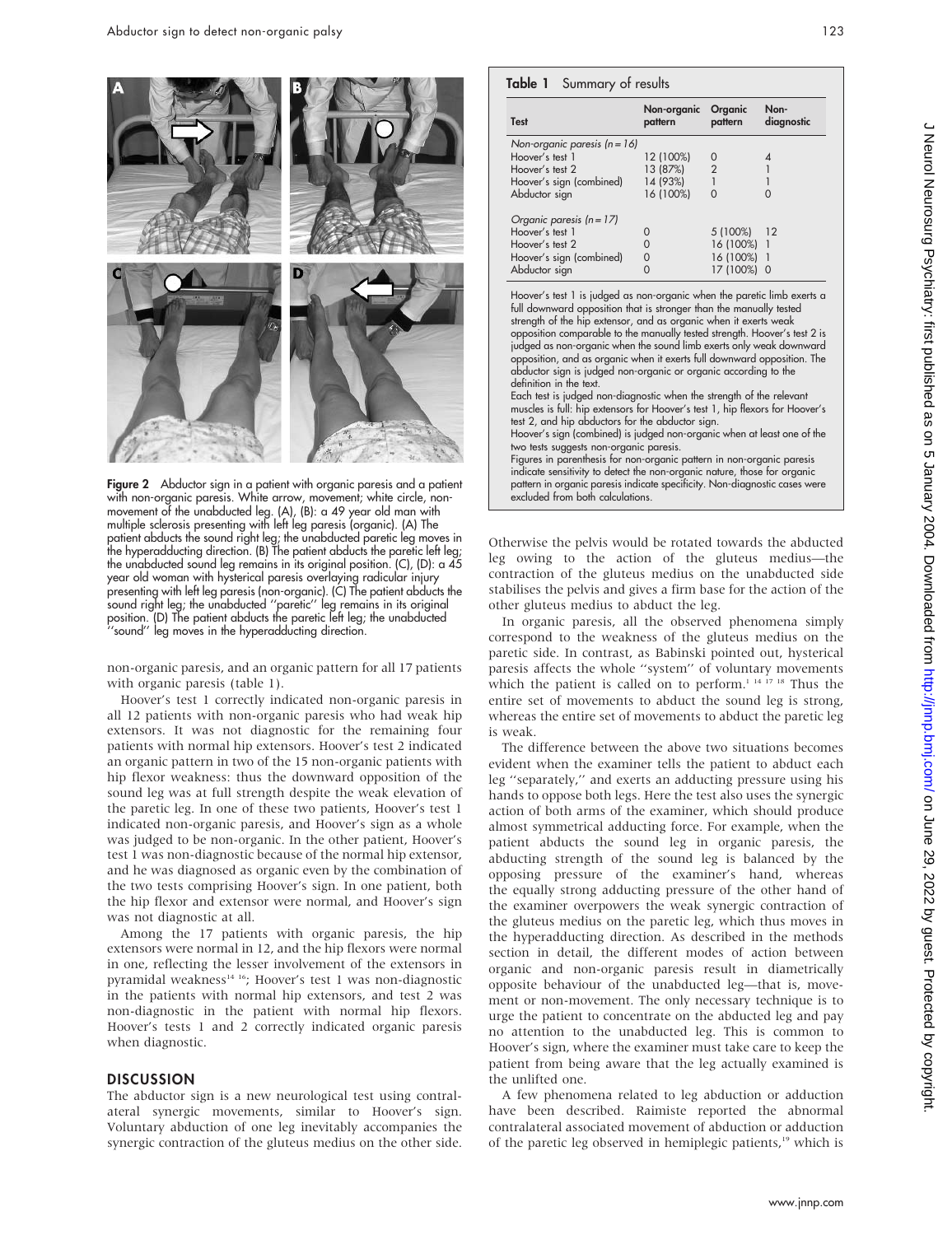now known as ''Raimiste's leg sign.''14 He also stated that this associated movement was not observed in hysterical patients. However, both the manoeuvre and the results of this sign are different from the present abductor sign. In Raimiste's sign, the examiner resists only the abduction of the sound leg, and observes unresisted free movement of the paretic leg. The paretic leg moves in an abducting direction only in the organic paresis because of the abnormal associated movement. The direction of the movement of the paretic leg is in the opposite direction in Raimiste's sign from the present abductor sign: with the abductor sign it should move in a hyperadducting direction overpowered by the examiner. This clearly shows that the two signs are completely different.

Weintaub<sup>17</sup> mentioned a sign to detect non-organic weakness using the contralateral synergic contraction of the thigh adductors. He stated that in a patient complaining of unilateral thigh adductor weakness, the physician can feel this muscle contract when he tests the opposite thigh against resistance. However, there was no mention of the thigh abductors in that paper. DeMyer<sup>20</sup> gave a brief description of a test that is close to my abductor sign, stating that the same principle as in Hoover's sign—of causing inadvertent bracing of the putatively paralysed part—operates in testing adduction and abduction of the legs. He then wrote ''When the examiner squeezes both knees together or tries to pull them both apart, the (hysterical) patient often automatically braces the putatively paralysed limb against the action of the intact limb.'' This description may correspond to a part of the present abductor sign—abduction of the sound limb in nonorganic paresis—although DeMyer did not explicitly mention the important aspect of the sign that the examiner must ask the patient to abduct one leg separately; concurrent abduction of both legs only reveals the weakness of the paretic leg, even in non-organic paresis (fig 1A and 1D). There was no further mention of, for instance, the abduction of the paretic limb in non-organic paresis or the findings in organic paresis.

Hence, I believe that the abductor sign described here is a novel sign that has never been reported, except for the brief and incomplete mention by DeMyer.<sup>20</sup>

Several investigators have stated that Hoover's sign may give variable or equivocal results.<sup>2 7 9–12</sup> I am afraid that this may partly reflect an insufficient or incorrect understanding of this complicated test, as follows.

First, although Hoover's sign is obviously composed of two separate tests, many articles or textbooks mentioned only one—either test  $1^{20-23}$  or test  $2^{10-16-24}$ 

Second, neither test of Hoover's sign is diagnostic when the relevant muscle has normal strength: hip extensors for test 1 and hip flexors for test 2. However, such limitations of the application of Hoover's sign have not been explicitly mentioned in previous articles. Hoover himself mentioned the comparison between voluntary strength and the involuntary pressure, stating ''If the hemiparetic patient is asked to lift the normal leg ... he will exhibit an opposition with the paretic leg which is directly proportional to the voluntary muscular strength...''8 Normal strength of the hip extensors occurred in as many as 12 of 17 patients with organic paresis in my present series. Hoover's test 1 is not diagnostic in such patients. If the examiner is not aware of this, he might misdiagnose many organic patients as non-organic because the downward pressure exerted by the paretic leg is strong.

Third, a modified Hoover's sign manoeuvre has been proposed by Adams and Victor.<sup>25</sup> They first tell the patient to press both legs toward the bed and feel the downward pressure by both hands under the heels, and then ask the patient to raise the sound leg against resistance. They stated that no added pressure is felt in organic paresis, but the pressure will increase in hysterical paresis. However, the downward pressure when both legs are pressed down does not usually reach maximum voluntary strength because this action is difficult to perform, as one can easily see if one attempts to replicate this movement oneself. In contrast, when the examiner applies resistance to the elevated leg, this resistance more easily counterbalances the downward pressure of the other leg, which can now reach maximal strength. Accordingly, the increased downward pressure can occur not only in non-organic paresis, but also in normal persons and in a mildly paretic leg of organic origin. I am afraid that the modified Hoover manoeuvre of Adams and Victor is misleading, and that it may even have increased the impression that Hoover's sign is unreliable.

Lastly, there have been a few previous attempts to quantify Hoover's sign, with little success.<sup>10 26</sup> The latest study by Ziv et al clearly discriminated between organic and non-organic paresis using a quantitative simulation of Hoover's sign.<sup>22</sup> However, they could not verify Hoover's test 2, because the involuntary downward pressure when the paretic limb was raised was similarly weak in both organic and non-organic pareses. I suspect that this might be due to the stabilised pelvis in their experiments, which would tend to undermine the synergic relation and, for instance, would reduce the need for complementary opposition when one leg is lifted. Their experiments are thus not a faithful copy of Hoover's sign, nor of the modified manoeuvre of Adams and Victor,<sup>25</sup> which they described as the sole clinical manoeuvre to elicit Hoover's sign in their introduction.<sup>22</sup> Quantification of a neurological sign is not simple, because the manoeuvres used for quantification may themselves cause modification of the original sign and may lead to different conclusions.

My present study revealed adequate reliability in the clinical application of Hoover's sign. Specificity in detecting hysteria was 100% for both test 1 and test 2 (table 1). The sensitivity was 100% for test 1 and 87% (13/15) for test 2, when non-diagnostic cases were excluded.

Two non-organic patients showed an organic pattern in test 2—that is, strong downward pressure of the sound leg despite weak elevation of the paretic leg. This was predicted by Hoover,<sup>8</sup> who stated "Whether this lack of complemental opposition will always be found or not in malingerers and hysterical subjects remains for further observation to determine.'' These exceptional patients successfully disintegrated the synergic movements and ''pretended'' a full effort to lift the paretic leg. One can show that this is just possible by voluntarily pressing one leg (not both legs) down forcefully without lifting the other leg. In contrast, no hysterical patient in the present series succeeded in deceiving the examiner in either Hoover's test 1 or the abductor sign. These two manoeuvres must be more difficult to get round than Hoover's test 2. One can recognise this by attempting to raise one leg forcefully without exerting an equal downward pressure of the other leg, or to abduct one leg forcefully without exerting an equal abducting force of the other leg, both of which are very difficult and unnatural.

I will summarise the comparison between the abductor sign and Hoover's sign as follows. First, both tests show excellent specificity and sensitivity, but it is probably harder to deceive the examiner with the abductor sign and Hoover's test 1 than with Hoover's test 2. Second, because the gluteus medius and hip flexor are among the most frequently involved muscles in pyramidal weakness, the abductor sign and Hoover's test 2 are more often diagnostic than Hoover's test 1, requiring hip extensor weakness, especially in organic paresis (table 1). The third and the most important advantage of the abductor sign is that it gives a simple, visible result in terms of movement or non-movement of the unabducted leg. This contrasts with Hoover's sign, which depends on the